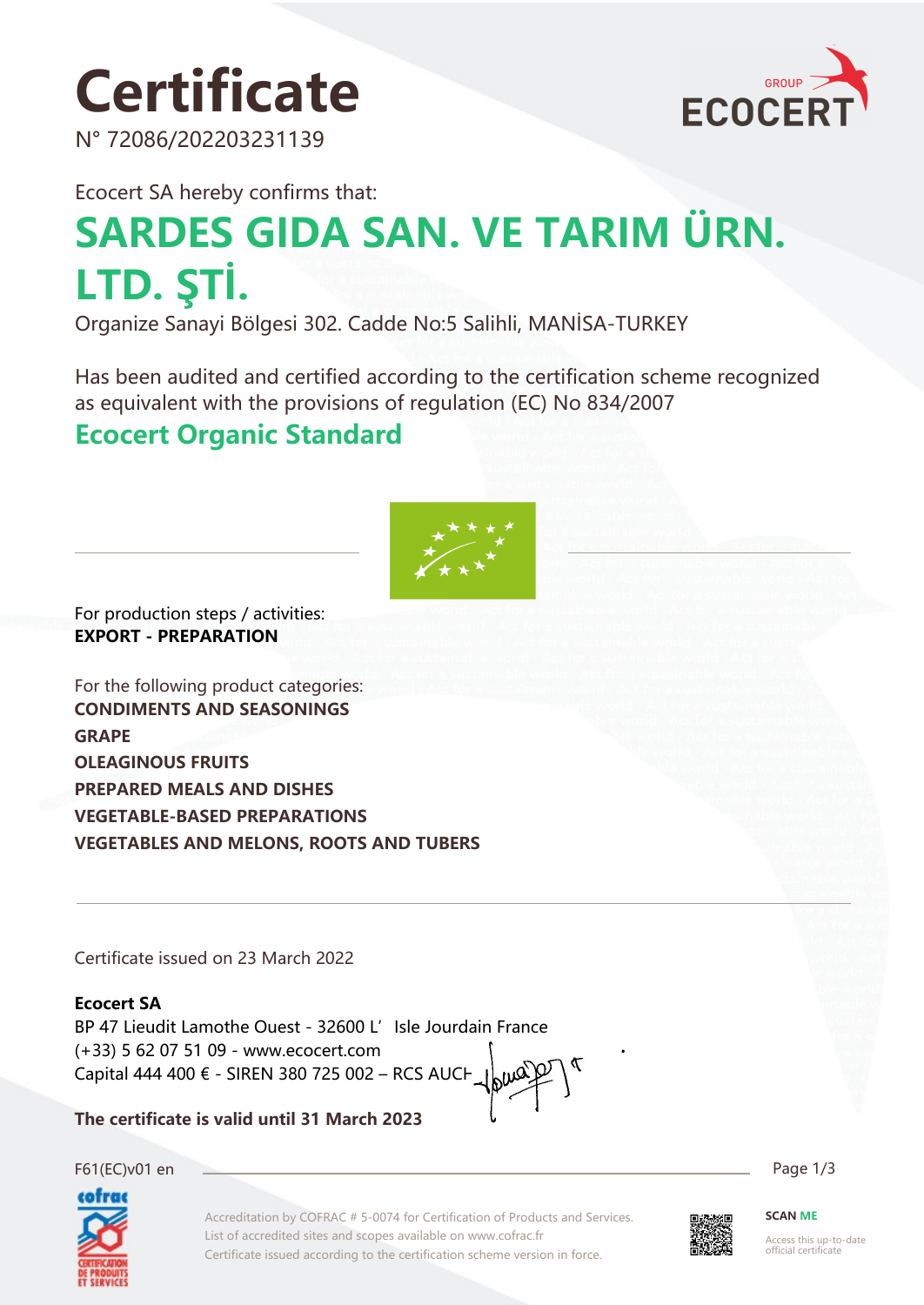# **Annex to the certificate**



N° 72086/202203231139

### **SARDES GIDA SAN. VE TARIM ÜRN. LTD. ŞTİ.**

Ecocert Organic Standard recognized as equivalent with the provisions of regulation (EC) No 834/2007

#### Products certified:

| <b>PRODUCT</b>                                  | <b>DEFINED AS</b> |
|-------------------------------------------------|-------------------|
| > Ajvar (hot, sweet)                            | Organic           |
| > Caper (Caper in brine)                        | Organic           |
| > Cucumber in brine                             | Organic           |
| > Fresh Peppers                                 | Organic           |
| $\triangleright$ Garlic                         | Organic           |
| > Grilled Eggplant in olive oil                 | Organic           |
| > Olives                                        | Organic           |
| > Pepper paste                                  | Organic           |
| > Peppers in brine                              | Organic           |
| > Roasted Peppers in brine                      | Organic           |
| > Roasted peppers in olive oil                  | Organic           |
| > Stuffed Vine Leaves                           | Organic           |
| > Sun dried tomatoes (half cut - diced - strip) | Organic           |
| > Sun Dried Tomatoes in Olive Oil               | Organic           |
| > Table grape                                   | Organic           |
| > Tomato paste                                  | Organic           |
| > Tomatoes puree                                | Organic           |
| > Vine leaves in brine                          | Organic           |
| > Vinegar                                       | Organic           |

Certificate issued on 23 March 2022

#### **The certificate is valid until 31 March 2023**

#### **Ecocert SA**

F61(EC)v01 en Page 2/3 BP 47 Lieudit Lamothe Ouest - 32600 L' Isle Jourdain France (+33) 5 62 07 51 09 - www.ecocert.com Capital 444 400 € - SIREN 380 725 002 – RCS AUCH



Accreditation by COFRAC # 5-0074 for Certification of Products and Services. List of accredited sites and scopes available on www.cofrac.fr Certificate issued according to the certification scheme version in force.



**SCAN ME**

Access this up-to-date official certificate